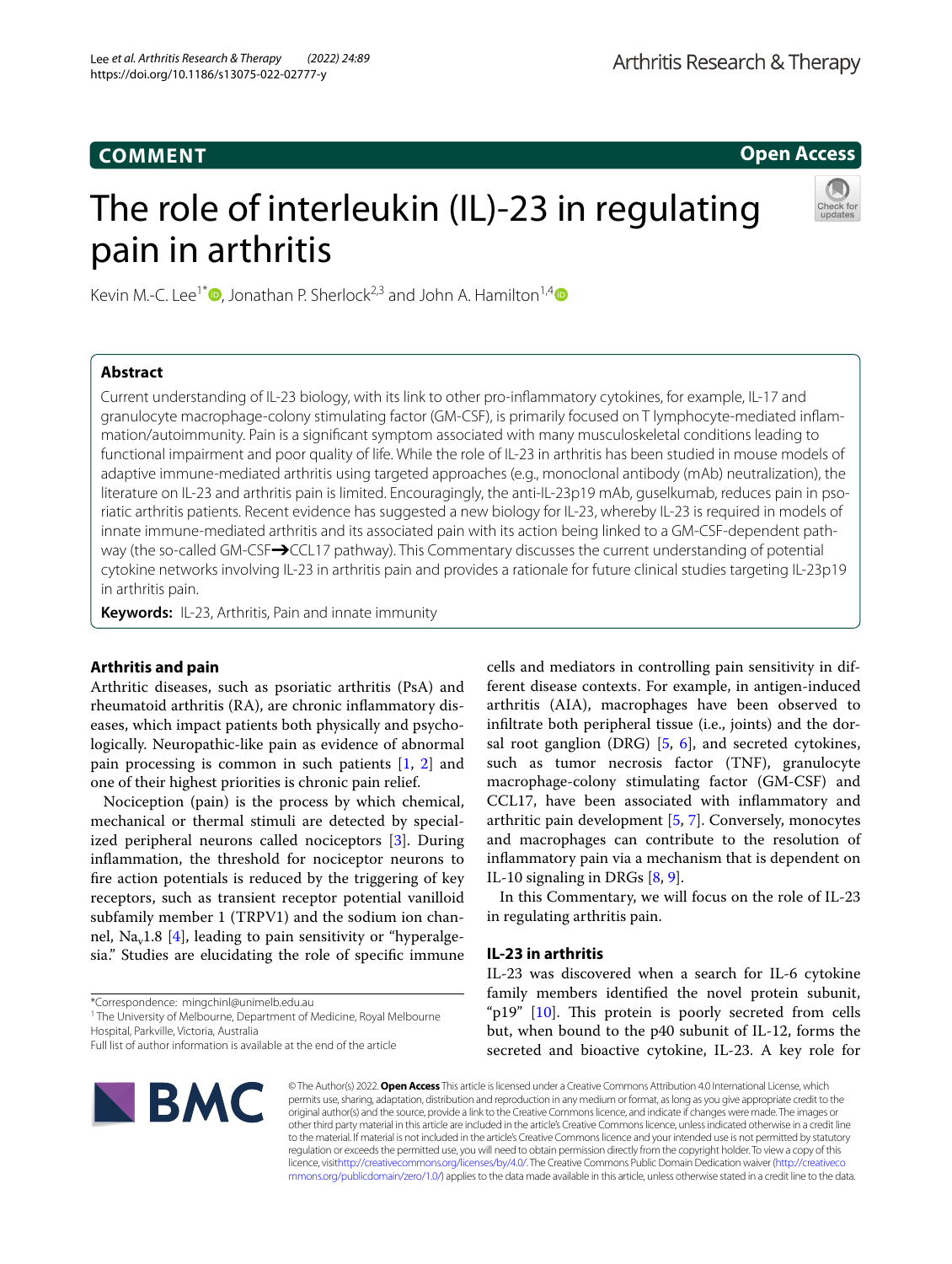IL-23 is to stimulate production of IL-17 from memory T cells  $[11]$  $[11]$ , which were later termed Th17 cells  $[12]$  $[12]$  $[12]$ . While IL-23 acts late on adaptive T cells, it can act rapidly and directly on IL-23R-expressing innate-like lymphocytes, such as type 3 innate lymphoid cells [\[13](#page-3-7)].

IL-23p19 gene-defcient (*Il23p19-/-*) mice are protected from the development of collagen-induced arthritis (CIA) [[14\]](#page-3-8) and antigen-induced arthritis (AIA) [\[15](#page-3-9)]. Blocking IL-23 activity, using a neutralizing anti-IL-23p19 mAb following immunization [[16,](#page-3-10) [17](#page-3-11)], but before disease onset, suppressed the severity of CIA [[16\]](#page-3-10). In contrast, administration of the anti-IL-23p19 mAb following the frst clinical signs of CIA gave no improvement  $[16]$  $[16]$  $[16]$ . These data suggest that IL-23 is required for disease onset but not for the efector phase of arthritis. There are clinical trial data indicating that anti-IL-23p19 mAb treatment met the primary endpoint (i.e., American College of Rheumatology 20% improvement) in PsA patients [[18–](#page-3-12)[20](#page-3-13)] but not in RA patients [\[21](#page-3-14)].

## **IL‑23 and arthritis pain**

Little is known about the role(s) of IL-23 in pathological pain development. However, it has been found in clinical trials that PsA patients receiving guselkumab (CNTO 1959, Janssen), a neutralizing mAb to IL-23p19, achieved both minimal disease activity, a composite index that includes the patient's assessment of pain visual analog scale, and also signifcant improvements in the SF-36 physical component score, an assessment that includes bodily pain [[18–](#page-3-12)[20](#page-3-13)].

As regards experimental arthritis pain, it was reported recently, using the T cell-independent zymosan-induced arthritis (ZIA) and zymosan-induced paw infammation models, that *Il23p19-/-* mice were protected from developing arthritis and infammatory pain (i.e., weight bear-ing deficit), respectively [[22\]](#page-3-15). Furthermore, it was found that *Il23p19-/-* mice were protected from GM-CSF-, TNF-, and CCL17-driven arthritis pain and disease [\[22](#page-3-15)], with these models also being T cell independent [[23](#page-3-16), [24](#page-3-17)]. Mechanistically, such protection in *Il23p19-/-* mice, at least when studied in the ZIA model, was found to correlate with reduced *Csf2* (the gene encoding GM-CSF) and *Ccl17* mRNA, but not *Tnf* mRNA, expression. Interestingly, in the ZIA joints, *Il23p19* mRNA expression was found to be dependent on GM-CSF and TNF, but not on CCL17  $[22]$  $[22]$ . These data suggest that the requirement for IL-23 in arthritis pain is associated with these infammatory cytokines, with the responding cell(s) and/ or the cellular source of IL-23 not being an adaptive T cell population(s). Conversely, direct injection of IL-23 in the plantar region induces infammatory pain that also requires these cytokines as well as cyclooxygenase (COX) activity  $[22]$  $[22]$ . These findings provide the first evidence that the contribution of IL-23 to arthritis and infammatory pain has potential links to TNF, GM-CSF, CCL17, and eicosanoid function. However, precisely how IL-23 contributes to arthritis pain development requires further study.

There are other mechanistic studies exploring how IL-23 can regulate pain. IL-23/IL-23 receptor (IL-23R) signaling in astrocytes has been implicated in central neuropathic pain in a model of sciatic nerve injury, and interaction between IL-23, CX3CL1, and IL-18 in the spinal cord was proposed [\[25](#page-3-18)]; also, IL-23-regulated T cell-derived cytokines, including possibly IL-17A, contribute to the infammatory response in another model of neuropathic pain [[26](#page-3-19)]. Interestingly, nociceptive sensory neurons can interact with dermal dendritic cells (DCs) to drive IL-23-mediated psoriasiform skin infammation and resistance to cutaneous candidiasis [[27,](#page-3-20) [28](#page-3-21)]. There is evidence for a link between the biologies of IL-23 and neuropeptides/neurotrophins, such as nerve growth factor (NGF) [[29](#page-3-22)], calcitonin gene-related peptide (CGRP) [\[27](#page-3-20), [28](#page-3-21), [30\]](#page-3-23) and substance P [\[31](#page-3-24)[–33\]](#page-3-25), all of which can be important mediators in pain development in humans  $[34]$  $[34]$  and have been implicated in inflammatory diseases of the skin (see, for example [[35\]](#page-3-27)). A recent study has demonstrated that IL-23 and IL-17A drive the crosstalk between immune cells (i.e., macrophages) and neurons for mechanical pain induction [[36\]](#page-3-28). Additionally, cyclooxygenase products, such as prostaglandin  $E_2$ , have been linked to IL-23 biology (see, for example, [[37](#page-3-29)[–44](#page-3-30)]).

### **IL‑23 and arthritis pain: questions and issues**

While there is some literature on the role of IL-23 in arthritis pain, several questions and issues which need to be addressed are as follows.

As mentioned, there are clinical trial data indicating that IL-23 blockade is effective in treating PsA  $[18-20]$  $[18-20]$  $[18-20]$ , but not RA [[21\]](#page-3-14). It would be interesting to know for which other arthritis patients IL-23 is important for their pain (and disease) and whether early and/or late IL-23p19 targeting would be efective. Also, there needs to be more research and clinical data on whether the benefcial efects of IL-23 blockade on pain are dependent or not on its efects on local infammation.

There is evidence that pathological changes in the CNS, such as infltration of immune cells, are also crucial components for maintaining chronic arthritis pain [\[6](#page-3-0)]. Although IL-23 biology is often associated with that of T lymphocytes in infammation/autoimmunity, as outlined above, a recent study has demonstrated that IL-23 is required for diferent infammatory arthritis pain models that exhibit lymphocyte-independent biology [[22](#page-3-15)]. Little is known regarding the signfcance of the role of lymphocyte-independent IL-23 biology in general, as well as for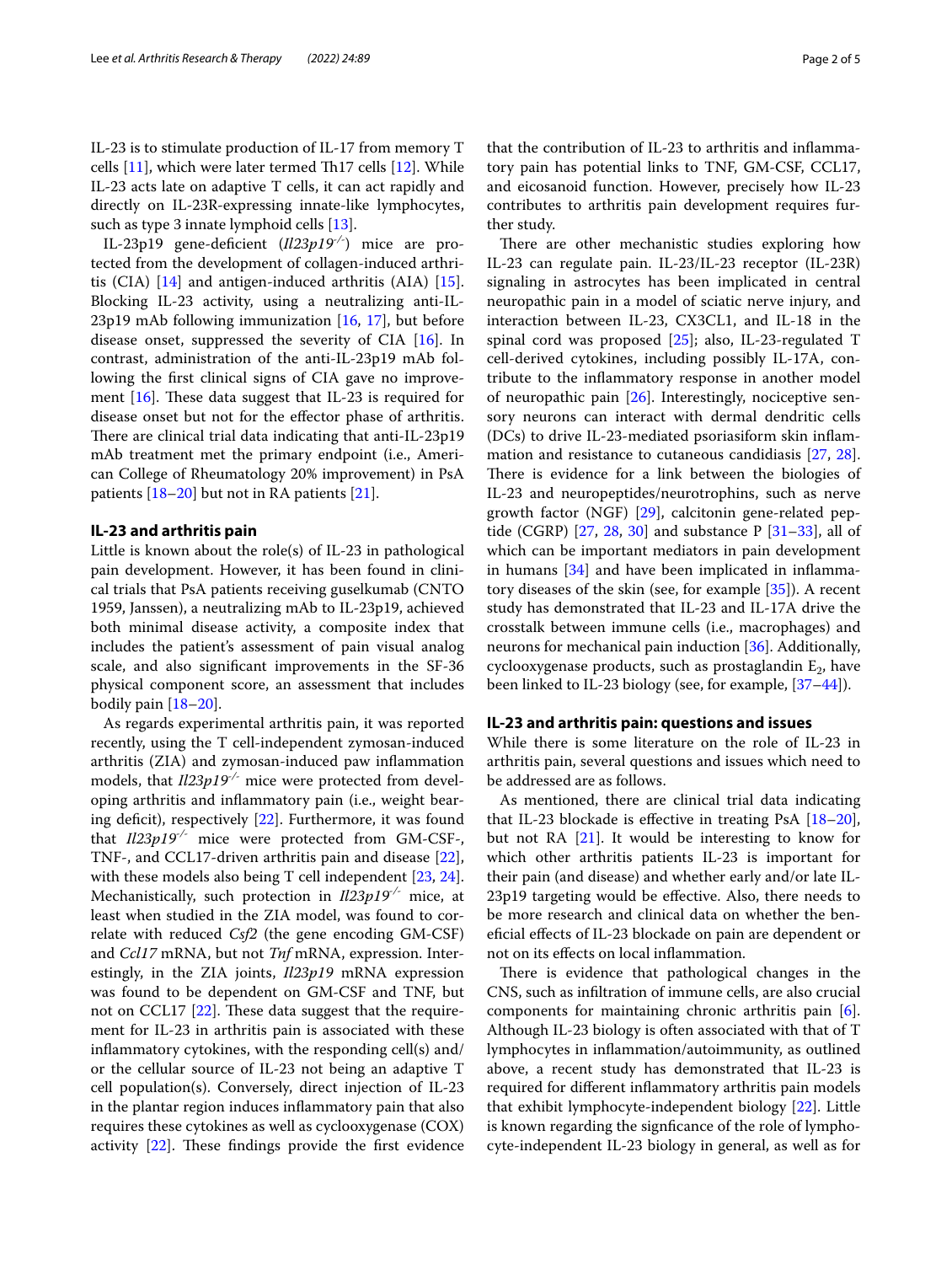arthritis pain progression. More information is needed on which cell type(s) responds to IL-23 and which cell type(s) functions as its source. One possible responding cell type could be synovial fbroblasts as they have been shown to express IL-23R, and their activation by IL-23 can lead to TNF production [\[45](#page-4-0)].

For its involvement in arthritis pain, it is not known whether IL-23 can act peripherally and/or centrally. The current data on the efectiveness of systemic anti-IL-23p19 mAb administration in the control of arthritis pain [[22\]](#page-3-15) suggest perhaps that IL-23 is acting peripherally in the particular model studied. Given that IL-23 expression can be detected in DRGs [[25,](#page-3-18) [46](#page-4-1)], it would be of interest to explore whether and, if so, how IL-23 can contribute to the activation of nociceptors for arthritis pain development.

We mentioned above that, in a recent study, IL-23 has been linked to the infammatory cytokines/chemokines, TNF, GM-CSF, and CCL17, for the development of arthritis pain [\[22](#page-3-15)]. In a nerve injury model, an interaction between IL-23 and other cytokines/chemokines has been proposed [[25\]](#page-3-18), although the nature of these links is unknown. Which additional cytokines/chemokines may be critically linked with IL-23 in the regulation of arthritis pain are unknown. It is possible that there might not be a simple linear sequence of cytokine production and activity, but instead perhaps multiple mediator loops contributing to arthritis pain development [[22\]](#page-3-15). It was also reported that neuropeptides/neurotrophins, namely NGF, CGRP, and substance P, are required for GM-CSF- and CCL17-driven inflammatory pain  $[47]$  $[47]$  $[47]$ . These mediators have been linked elsewhere with IL-23 biology [\[27–](#page-3-20)[33\]](#page-3-25) and exploring their link with IL-23 in arthritis pain would be worthwhile. The importance of other mediators (e.g., COX metabolites) in the action of IL-23 in arthritis pain remains to be determined.

This Commentary has focused mainly on IL-23 and its regulation of arthritis pain. How signifcant IL-23 generally is for the control of pain (and itch  $[48]$  $[48]$  $[48]$ ) and how relevant are the IL-23-dependent mechanisms in arthritis pain to other conditions where pain is a debilitating symptom remain open areas for investigation. As an example, perhaps IL-23 may be contributing to the frequently reported abdominal pain in infammatory bowel disease patients [\[49](#page-4-4)].

## **Conclusion**

In contrast to the literature on lymphocyte-dependent IL-23 biology, it was recently reported that IL-23 is involved in innate immune-driven arthritis pain and disease with its links to other infammatory cytokines, namely GM-CSF, CCL17, and TNF [[22\]](#page-3-15). In this Commentary, we have mainly focused on the current

understanding of the role of IL-23 in arthritis pain and the current evidence supporting its targeting for treating such pain. We have also listed a number of outstanding questions and issues that need to be addressed in order to advance our understanding of the role of IL-23 in arthritis pain.

#### **Abbreviations**

IL-23: Interleukin-23; PsA: Psoriatic arthritis; RA: Rheumatoid arthritis; TRPV1: Transient receptor potential vanilloid subfamily member 1; AIA: Antigeninduced arthritis; GM-CSF: Granulocyte macrophage-colony stimulating factor; TNF: Tumor necrosis factor; CIA: Collagen-induced arthritis; NGF: Nerve growth factor; CGRP: Calcitonin gene-related peptide; ZIA: Zymosan-induced arthritis; COX: Cyclooxygenase; DRG: Dorsal root ganglion; IL-23R: IL-23 receptor; DCs: Dendritic cells; mAb: Monoclonal antibody.

#### **Acknowledgements**

Not applicable.

#### **Authors' contributions**

KMCL, JPS, and JAH wrote, reviewed, and edited the manuscript. The author(s) read and approved the fnal manuscript.

#### **Funding**

KMCL and JAH were supported by the University of Melbourne and grants from the National Health and Medical Research Council of Australia (NHMRC).

#### **Availability of data and materials**

Not applicable.

#### **Declarations**

**Ethics approval and consent to participate** Not applicable.

#### **Consent for publication**

Not applicable.

#### **Competing interests**

KMCL and JAH declare that they have no competing interests. JS is an employee of Janssen and hold stock and stock options in the company.

#### **Author details**

<sup>1</sup>The University of Melbourne, Department of Medicine, Royal Melbourne Hospital, Parkville, Victoria, Australia. <sup>2</sup> Janssen Research and Development LLC, Spring House, PA, USA.<sup>3</sup> Kennedy Institute of Rheumatology, University of Oxford, Oxford, UK. <sup>4</sup> Australian Institute for Musculoskeletal Science (AIMSS), The University of Melbourne and Western Health, St. Albans, Victoria, Australia.

Received: 16 November 2021 Accepted: 12 January 2022 Published online: 25 April 2022

#### **References**

- <span id="page-2-0"></span>1. Ramjeeawon A, Choy E. Neuropathic-like pain in psoriatic arthritis: evidence of abnormal pain processing. Clin Rheumatol. 2019;38:3153–9.
- <span id="page-2-1"></span>2. Koop SM, ten Klooster PM, Vonkeman HE, Steunebrink LM, van de Laar MA. Neuropathic-like pain features and cross-sectional associations in rheumatoid arthritis. Arthritis Res Ther. 2015;17:237.
- <span id="page-2-2"></span>3. Basbaum AI, Bautista DM, Scherrer G, Julius D. Cellular and molecular mechanisms of pain. Cell. 2009;139:267–84.
- <span id="page-2-3"></span>4. Pinho-Ribeiro FA, Verri WA Jr, Chiu IM. Nociceptor sensory neuronimmune interactions in pain and infammation. Trends Immunol. 2017;38:5–19.
- <span id="page-2-4"></span>5. Cook AD, Louis C, Robinson MJ, Saleh R, Sleeman MA, Hamilton JA. Granulocyte macrophage colony-stimulating factor receptor alpha expression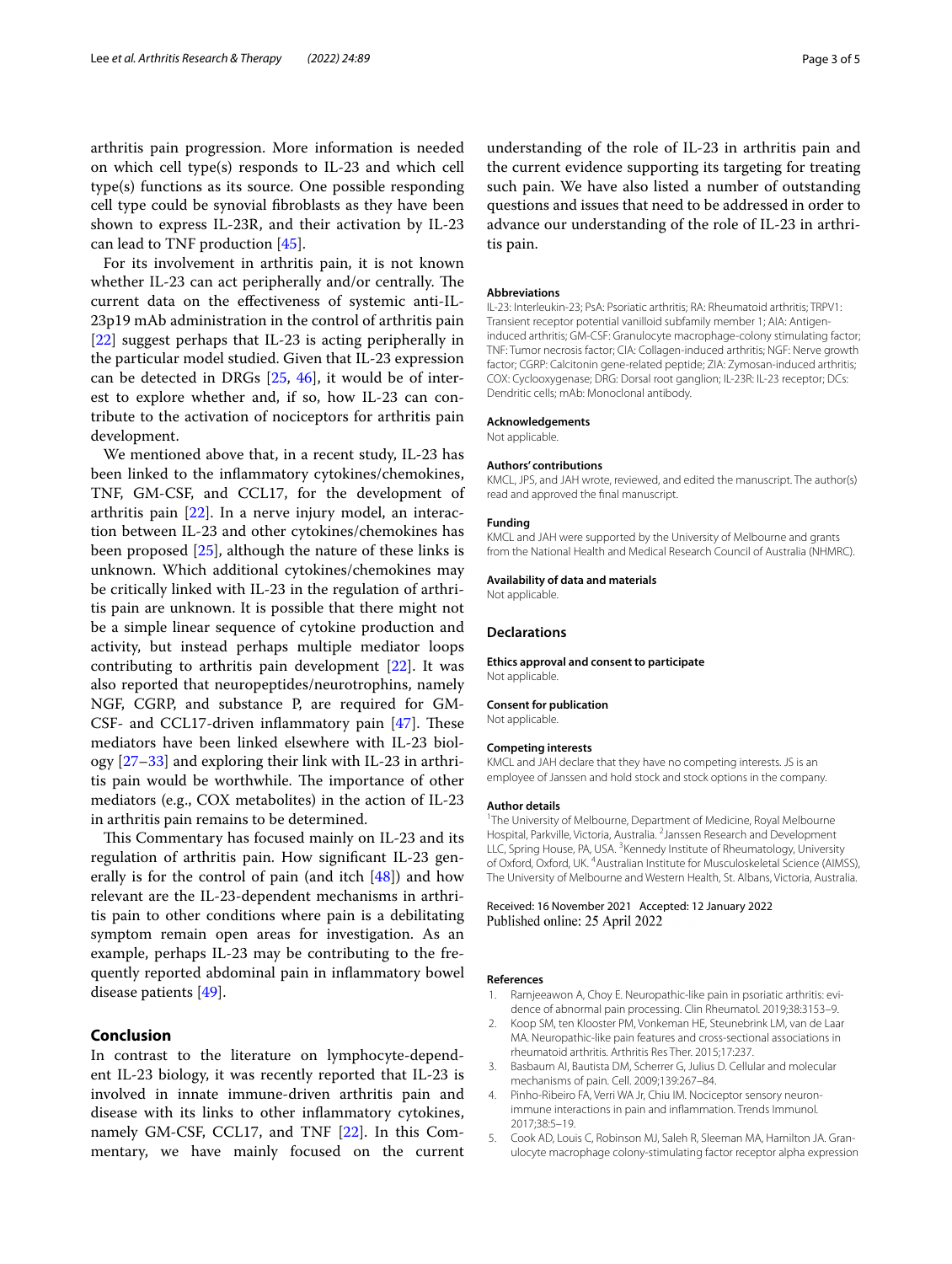and its targeting in antigen-induced arthritis and infammation. Arthritis Res Ther. 2016;18:287.

- <span id="page-3-0"></span>6. Segond von Banchet G, Boettger MK, Fischer N, Gajda M, Brauer R, Schaible HG. Experimental arthritis causes tumor necrosis factor-alphadependent infltration of macrophages into rat dorsal root ganglia which correlates with pain-related behavior. Pain. 2009;145:151–9.
- <span id="page-3-1"></span>7. Cook AD, Pobjoy J, Sarros S, Steidl S, Durr M, Lacey DC, et al. Granulocytemacrophage colony-stimulating factor is a key mediator in infammatory and arthritic pain. Ann Rheum Dis. 2013;72:265–70.
- <span id="page-3-2"></span>8. Shechter R, London A, Varol C, Raposo C, Cusimano M, Yovel G, et al. Infltrating blood-derived macrophages are vital cells playing an antiinfammatory role in recovery from spinal cord injury in mice. PLoS Med. 2009;6:e1000113.
- <span id="page-3-3"></span>9. Willemen HL, Eijkelkamp N, Garza Carbajal A, Wang H, Mack M, Zijlstra J, et al. Monocytes/macrophages control resolution of transient inflammatory pain. J Pain. 2014;15:496–506.
- <span id="page-3-4"></span>10. Oppmann B, Lesley R, Blom B, Timans JC, Xu Y, Hunte B, et al. Novel p19 protein engages IL-12p40 to form a cytokine, IL-23, with biological activities similar as well as distinct from IL-12. Immunity. 2000;13:715–25.
- <span id="page-3-5"></span>11. Aggarwal S, Ghilardi N, Xie MH, de Sauvage FJ, Gurney AL. Interleukin-23 promotes a distinct CD4 T cell activation state characterized by the production of interleukin-17. J Biol Chem. 2003;278:1910–4.
- <span id="page-3-6"></span>12. Langrish CL, Chen Y, Blumenschein WM, Mattson J, Basham B, Sedgwick JD, et al. IL-23 drives a pathogenic T cell population that induces autoimmune infammation. J Exp Med. 2005;201:233–40.
- <span id="page-3-7"></span>13. Buonocore S, Ahern PP, Uhlig HH, Ivanov DR II, Littman KJ, Maloy, and F. Powrie. Innate lymphoid cells drive interleukin-23-dependent innate intestinal pathology. Nature. 2010;464:1371–5.
- <span id="page-3-8"></span>14. Murphy CA, Langrish CL, Chen Y, Blumenschein W, McClanahan T, Kastelein RA, et al. Divergent pro- and antiinfammatory roles for IL-23 and IL-12 in joint autoimmune infammation. J Exp Med. 2003;198:1951–7.
- <span id="page-3-9"></span>15. Cornelissen F, Mus AM, Asmawidjaja PS, van Hamburg JP, Tocker J, Lubberts E. Interleukin-23 is critical for full-blown expression of a nonautoimmune destructive arthritis and regulates interleukin-17A and RORgammat in gammadelta T cells. Arthritis Res Ther. 2009;11:R194.
- <span id="page-3-10"></span>16. Cornelissen F, Asmawidjaja PS, Mus AM, Corneth O, Kikly K, Lubberts E. IL-23 dependent and independent stages of experimental arthritis: no clinical efect of therapeutic IL-23p19 inhibition in collagen-induced arthritis. PLoS One. 2013;8:e57553.
- <span id="page-3-11"></span>17. Yago T, Nanke Y, Kawamoto M, Furuya T, Kobashigawa T, Kamatani N, et al. IL-23 induces human osteoclastogenesis via IL-17 in vitro, and anti-IL-23 antibody attenuates collagen-induced arthritis in rats. Arthritis Res Ther. 2007;9:R96.
- <span id="page-3-12"></span>18. Deodhar A, Helliwell PS, Boehncke WH, Kollmeier AP, Hsia EC, Subramanian RA, et al. Guselkumab in patients with active psoriatic arthritis who were biologic-naive or had previously received TNFalpha inhibitor treatment (DISCOVER-1): a double-blind, randomised, placebo-controlled phase 3 trial. Lancet. 2020;395:1115–25.
- 19. Mease PJ, Rahman P, Gottlieb AB, Kollmeier AP, Hsia EC, Xu XL, et al. Guselkumab in biologic-naive patients with active psoriatic arthritis (DISCOVER-2): a double-blind, randomised, placebo-controlled phase 3 trial. Lancet. 2020;395:1126–36.
- <span id="page-3-13"></span>20. Mease P, Helliwell P, Gladman D, Poddubnyy D, Baraliakos X, Chakravarty S, et al. Efficacy of guselkumab, a monoclonal antibody that specifically binds to the p19 subunit of IL-23, on axial-related endpoints in patients with active PsA with imaging-confrmed sacroiliitis: week-52 results from two phase 3, randomized, double-blind, placebo-controlled studies [abstract]. Arthritis Rheumatol. 2020;72.
- <span id="page-3-14"></span>21. Smolen JS, Agarwal SK, Ilivanova E, Xu XL, Miao Y, Zhuang Y, et al. A randomised phase II study evaluating the efficacy and safety of subcutaneously administered ustekinumab and guselkumab in patients with active rheumatoid arthritis despite treatment with methotrexate. Ann Rheum Dis. 2017;76:831–9.
- <span id="page-3-15"></span>22. Lee KM, Zhang Z, Achuthan A, Fleetwood AJ, Smith JE, Hamilton JA, et al. IL-23 in arthritic and infammatory pain development in mice. Arthritis Res Ther. 2020;22:123.
- <span id="page-3-16"></span>23. Achuthan A, Cook AD, Lee MC, Saleh R, Khiew HW, Chang MW, et al. Granulocyte macrophage colony-stimulating factor induces CCL17 production via IRF4 to mediate infammation. J Clin Invest. 2016;126:3453–66.
- <span id="page-3-17"></span>24. Cook AD, Lee MC, Saleh R, Khiew HW, Christensen AD, Achuthan A, et al. TNF and granulocyte macrophage-colony stimulating factor

interdependence mediates infammation via CCL17. JCI Insight. 2018;3:e99249.

- <span id="page-3-18"></span>25. Bian C, Wang ZC, Yang JL, Lu N, Zhao ZQ, Zhang YQ. Up-regulation of interleukin-23 induces persistent allodynia via CX3CL1 and interleukin-18 signaling in the rat spinal cord after tetanic sciatic stimulation. Brain Behav Immun. 2014;37:220–30.
- <span id="page-3-19"></span>26. Kleinschnitz C, Hofstetter HH, Meuth SG, Braeuninger S, Sommer C, Stoll G. T cell infltration after chronic constriction injury of mouse sciatic nerve is associated with interleukin-17 expression. Exp Neurol. 2006;200:480–5.
- <span id="page-3-20"></span>27. Riol-Blanco L, Ordovas-Montanes J, Perro M, Naval E, Thiriot A, Alvarez D, et al. Nociceptive sensory neurons drive interleukin-23-mediated psoriasiform skin infammation. Nature. 2014;510:157–61.
- <span id="page-3-21"></span>28. Kashem SW, Riedl MS, Yao C, Honda CN, Vulchanova L, Kaplan DH. Nociceptive sensory fibers drive interleukin-23 production from CD301b+ Dermal Dendritic Cells and Drive Protective Cutaneous Immunity. Immunity. 2015;43:515–26.
- <span id="page-3-22"></span>29. Baerveldt EM, Onderdijk AJ, Kurek D, Kant M, Florencia EF, Ijpma AS, et al. Ustekinumab improves psoriasis-related gene expression in noninvolved psoriatic skin without inhibition of the antimicrobial response. Br J Dermatol. 2013;168:990–8.
- <span id="page-3-23"></span>30. Cohen JA, Edwards TN, Liu AW, Hirai T, Jones MR, Wu J, et al. Cutaneous TRPV1(+) neurons trigger protective innate type 17 anticipatory immunity. Cell. 2019;178:919–932 e914.
- <span id="page-3-24"></span>31. Vilisaar J, Kawabe K, Braitch M, Aram J, Furtun Y, Fahey AJ, et al. Reciprocal regulation of substance P and IL-12/IL-23 and the associated cytokines, IFNgamma/IL-17: a perspective on the relevance of this interaction to multiple sclerosis. J Neuroimmune Pharmacol. 2015;10:457–67.
- 32. Cunin P, Caillon A, Corvaisier M, Garo E, Scotet M, Blanchard S, et al. The tachykinins substance P and hemokinin-1 favor the generation of human memory Th17 cells by inducing IL-1beta, IL-23, and TNF-like 1A expression by monocytes. J Immunol. 2011;186:4175–82.
- <span id="page-3-25"></span>33. Blum A, Setiawan T, Hang L, Stoyanoff K, Weinstock JV. Interleukin-12 (IL-12) and IL-23 induction of substance p synthesis in murine T cells and macrophages is subject to IL-10 and transforming growth factor beta regulation. Infect Immun. 2008;76:3651–6.
- <span id="page-3-26"></span>34. Sun S, Diggins NH, Gunderson ZJ, Fehrenbacher JC, White FA, Kacena MA. No pain, no gain? The effects of pain-promoting neuropeptides and neurotrophins on fracture healing. Bone. 2020;131:115109.
- <span id="page-3-27"></span>35. Choi JE, Di Nardo A. Skin neurogenic inflammation. Semin Immunopathol. 2018;40:249–59.
- <span id="page-3-28"></span>36. Luo X, Chen O, Wang Z, Bang S, Ji J, Lee SH, et al. IL-23/IL-17A/TRPV1 axis produces mechanical pain via macrophage-sensory neuron crosstalk in female mice. *Neuron*. 2021;109:2691–2706 e2695.
- <span id="page-3-29"></span>37. Sheibanie AF, Tadmori I, Jing H, Vassiliou E, Ganea D. Prostaglandin E2 induces IL-23 production in bone marrow-derived dendritic cells. FASEB J. 2004;18:1318–20.
- 38. Sheibanie AF, Khayrullina T, Safadi FF, Ganea D. Prostaglandin E2 exacerbates collagen-induced arthritis in mice through the infammatory interleukin-23/interleukin-17 axis. Arthritis Rheum. 2007;56:2608–19.
- 39. Sheibanie AF, Yen JH, Khayrullina T, Emig F, Zhang M, Tuma R, et al. The proinflammatory effect of prostaglandin E2 in experimental inflammatory bowel disease is mediated through the IL-23-->IL-17 axis. J Immunol. 2007;178:8138–47.
- 40. Lemos HP, Grespan R, Vieira SM, Cunha TM, Verri WA Jr, Fernandes KS, et al. Prostaglandin mediates IL-23/IL-17-induced neutrophil migration in infammation by inhibiting IL-12 and IFNgamma production. Proc Natl Acad Sci U S A. 2009;106:5954–9.
- 41. Kalim KW, Groettrup M. Prostaglandin E2 inhibits IL-23 and IL-12 production by human monocytes through down-regulation of their common p40 subunit. Mol Immunol. 2013;53:274–82.
- 42. Boniface K, Bak-Jensen KS, Li Y, Blumenschein WM, McGeachy MJ, McClanahan TK, et al. Prostaglandin E2 regulates Th17 cell diferentiation and function through cyclic AMP and EP2/EP4 receptor signaling. J Exp Med. 2009;206:535–48.
- 43. Lee J, Aoki T, Thumkeo D, Siriwach R, Yao C, Narumiya S. T cell-intrinsic prostaglandin E2-EP2/EP4 signaling is critical in pathogenic TH17 celldriven infammation. J Allergy Clin Immunol. 2019;143:631–43.
- <span id="page-3-30"></span>44. Shi Q, Yin Z, Zhao B, Sun F, Yu H, Yin X, et al. PGE2 elevates IL-23 production in human dendritic cells via a cAMP dependent pathway. Mediators Infamm. 2015;2015:984690.